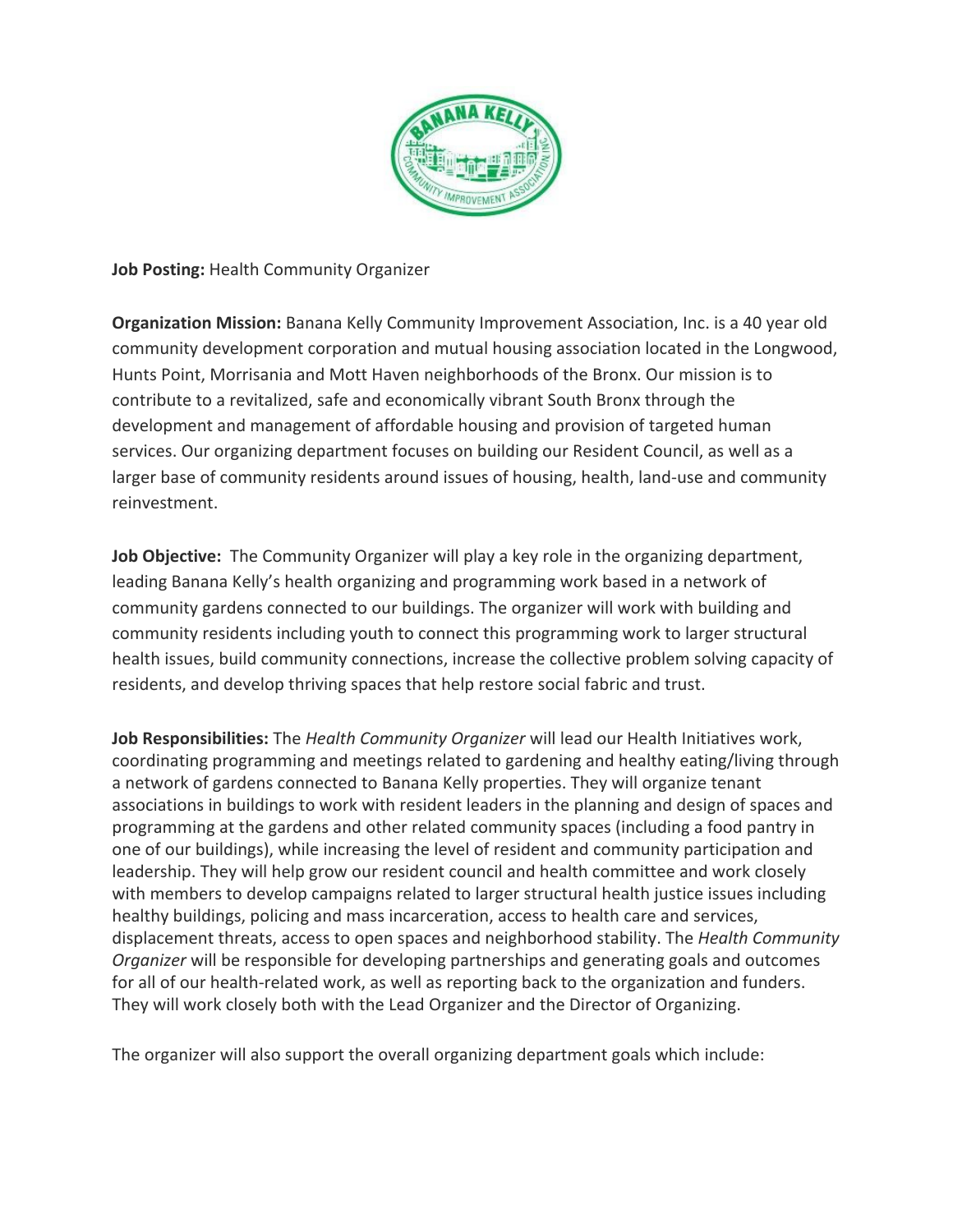- Support residents of Banana Kelly and other rent stabilized buildings in forming tenant associations
- Participate in base building activities including, but not limited to:
	- Door knocking
	- Conducting one-on-ones
	- Phone banking
	- Surveying / Distributing fliers
- Preserve and expand low income housing through participation in city-wide coalitions
- Research housing data to identify buildings to organize in and create campaign strategies
- Collect, manage and report data on organizing activities
- Ensure turnout of tenants for local, borough-wide and city-wide actions
- Conduct trainings and support overall leadership development activities
- Build and maintain relationships with other neighborhood partners and stakeholders, including elected officials
- Expand representation and participation of Banana Kelly residents in the Resident Council
- Expand representation and participation of neighborhood residents around the Southern Boulevard Rezoning
- Support the larger Banana Kelly mission through coordination with other departments

## **Qualifications:**

- Highly motivated individual with a passion for engaging communities, ideally a self-starter with creative vision and excellent follow-through
- 2-4 years applicable work experience, including health justice work and/or tenant or youth organizing
- Ability to work most evenings and some weekends
- Experience working with the land, gardens, horticulture preferred
- Strong commitment to building leadership in Bronx residents; someone who holds our members in high regard
- Ability to work in diverse communities with people from various backgrounds
- Ability to be in challenging situations, and who is teachable/coachable
- Demonstrated commitment to an anti-racist community organizing model of change
- Spanish/English bilingual is a bonus
- Basic computer skills required; knowledge of Excel and PowerBase preferred
- Strong relational skills and ability to connect, engage, and inspire community members
- Strong and effective communicator; attentive listener who is able to ask open-ended questions as well as make clear and specific requests; competent writing skills
- Able to make connections between individual experiences and collective, systemic and structural forces and to polarize a situation as necessary